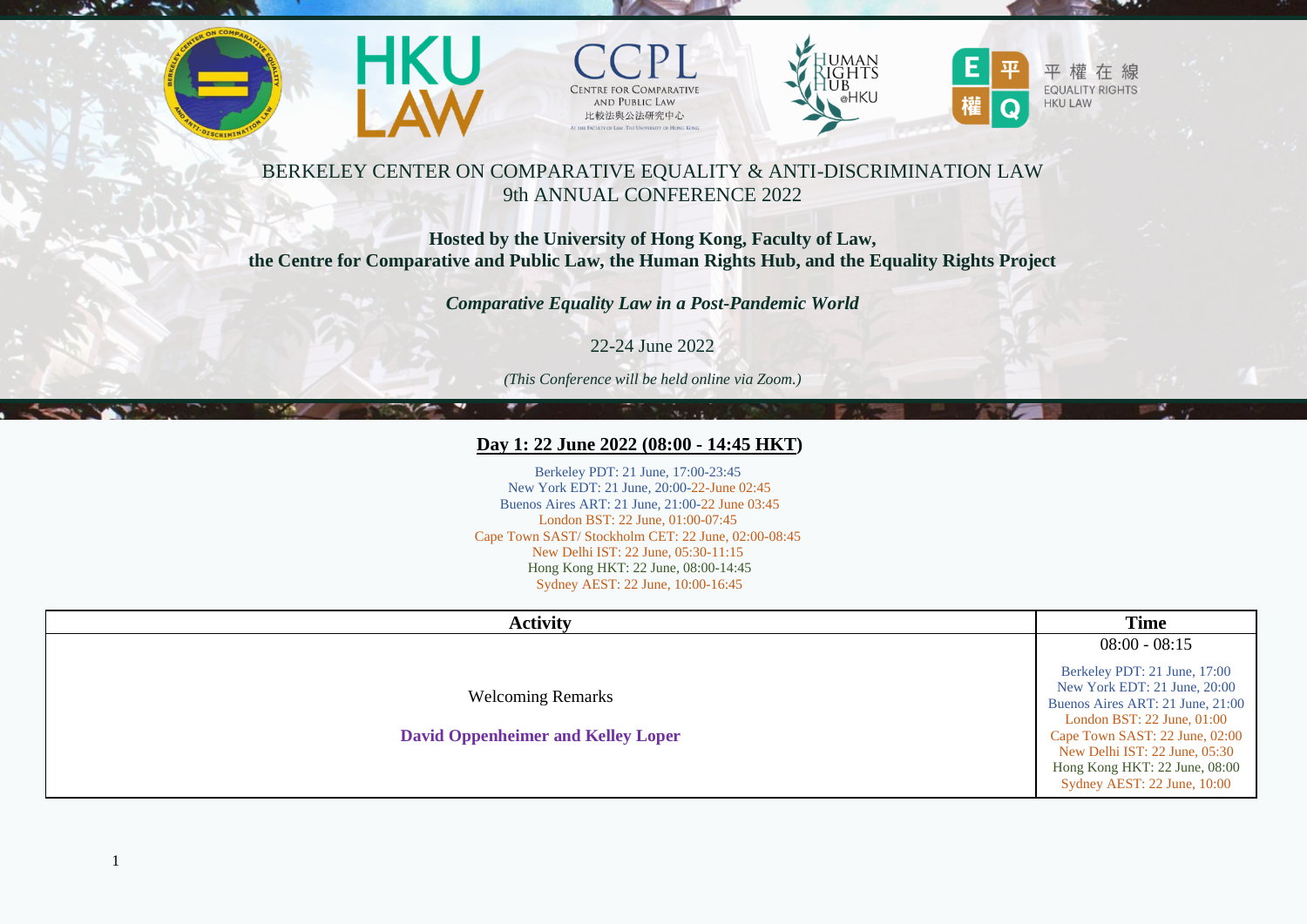| $\begin{matrix} \mathbf{a}_1 \ \hline \mathbf{b}_2 \end{matrix}$ | Plenary Discussion I<br>Let's Get Equality Out of the Box!<br>主題討論 I<br>讓我們一起談談平等吧!<br>Puja Kapai and Naina Kapur<br>Raihana Ataaee, Lilla Farkas Csilla, Paola Catricura Nancuvil, and Thenmozhi Soundararajan<br><b>Break</b>                      |                |                                                                                                                                                                                                                                     |                                                                                                                                                                                                    |  |
|------------------------------------------------------------------|------------------------------------------------------------------------------------------------------------------------------------------------------------------------------------------------------------------------------------------------------|----------------|-------------------------------------------------------------------------------------------------------------------------------------------------------------------------------------------------------------------------------------|----------------------------------------------------------------------------------------------------------------------------------------------------------------------------------------------------|--|
|                                                                  | Parallel Workshops                                                                                                                                                                                                                                   |                |                                                                                                                                                                                                                                     |                                                                                                                                                                                                    |  |
|                                                                  | <b>Moderator: Ann Noel</b>                                                                                                                                                                                                                           |                | <b>Moderator: Stephanie Biedermann</b>                                                                                                                                                                                              |                                                                                                                                                                                                    |  |
|                                                                  | <b>Hillel Bavli</b><br>Character Evidence as a Conduit for Implicit Bias                                                                                                                                                                             |                | Denise Neves Abade and Mariana Baeta Neves Matsushita<br>The Rights of People with Disabilities and the Doctrine of Non-<br>retrogression applied to Tax Law: Analyzing the Tax System in<br>compliance with Non-discrimination Law |                                                                                                                                                                                                    |  |
|                                                                  | Maria Hemília Fonseca, Olívia de Quintana Figueiredo<br>Pasqualeto, and Catharina Lopes Scodro                                                                                                                                                       |                | Leena Badran, Ayelet Gur, Hira Amin, and Michael Ashley Stein                                                                                                                                                                       |                                                                                                                                                                                                    |  |
| A1                                                               | Agenda 2030, Discrimination and Discriminatory Practices in the<br>World of Work: An Investigation in the Superior Labor Court in<br><b>Brazil</b>                                                                                                   | A2             | "It's Disgraceful going through All This for Being an Arab and<br>Disabled": Intersectional and Ecological Barriers for Arabs with<br>Disabilities in Israel                                                                        | $09:45 - 11:00$<br>Berkeley PDT: 21 June, 18:45                                                                                                                                                    |  |
|                                                                  | <b>Hongchun Liu</b><br>$\blacksquare$<br>Judicial Judgment of "Gender Equality" in Equal Employment<br>Rights Disputes [in Mandarin with simultaneous interpretation in<br>English]<br>(平等就業權糾紛中「性別平等」的司法判定)                                         |                | Shixin Huang, Jia He, and Suqiong Xu<br>"It Takes a Genius to Succeed": Students with Disabilities' Experience<br>in China's National College Entrance Exam                                                                         | New York EDT: 21 June, 21:45<br>Buenos Aires ART: 21 June, 22:45<br>London BST: 22 June, 02:45<br>Cape Town SAST: 22 June, 03:45<br>New Delhi IST: 22 June, 07:15<br>Hong Kong HKT: 22 June, 09:45 |  |
|                                                                  | <b>Isabel Karpin and Karen O'Connell</b>                                                                                                                                                                                                             |                | <b>Yi Huang</b>                                                                                                                                                                                                                     | Sydney AEST: 22 June, 11:45                                                                                                                                                                        |  |
|                                                                  | The Challenge of Bioinequality: Addressing the Health Impact of<br>Unequal Treatment in Law                                                                                                                                                          |                | Reflections on the Discriminatory Effect of Employment Quota<br>Policy: The Lived Experience of People with Intellectual Disabilities<br>in Mainland China                                                                          |                                                                                                                                                                                                    |  |
| A3                                                               | <b>Moderator: Simon Rice</b><br><b>Suzanne A. Kim</b><br>The Law of Care<br><b>Alberto Coddou Mc Manus and Liliana Ronconi</b><br>Discrimination on the Ground of "Family Status": Waging<br>Boundary Struggles in Contemporary Capitalist Societies | A <sub>4</sub> | [Book Panel] Global Systemic Racism<br>Kristen Barnes, David Kyuman Kim, and David Oppenheimer                                                                                                                                      |                                                                                                                                                                                                    |  |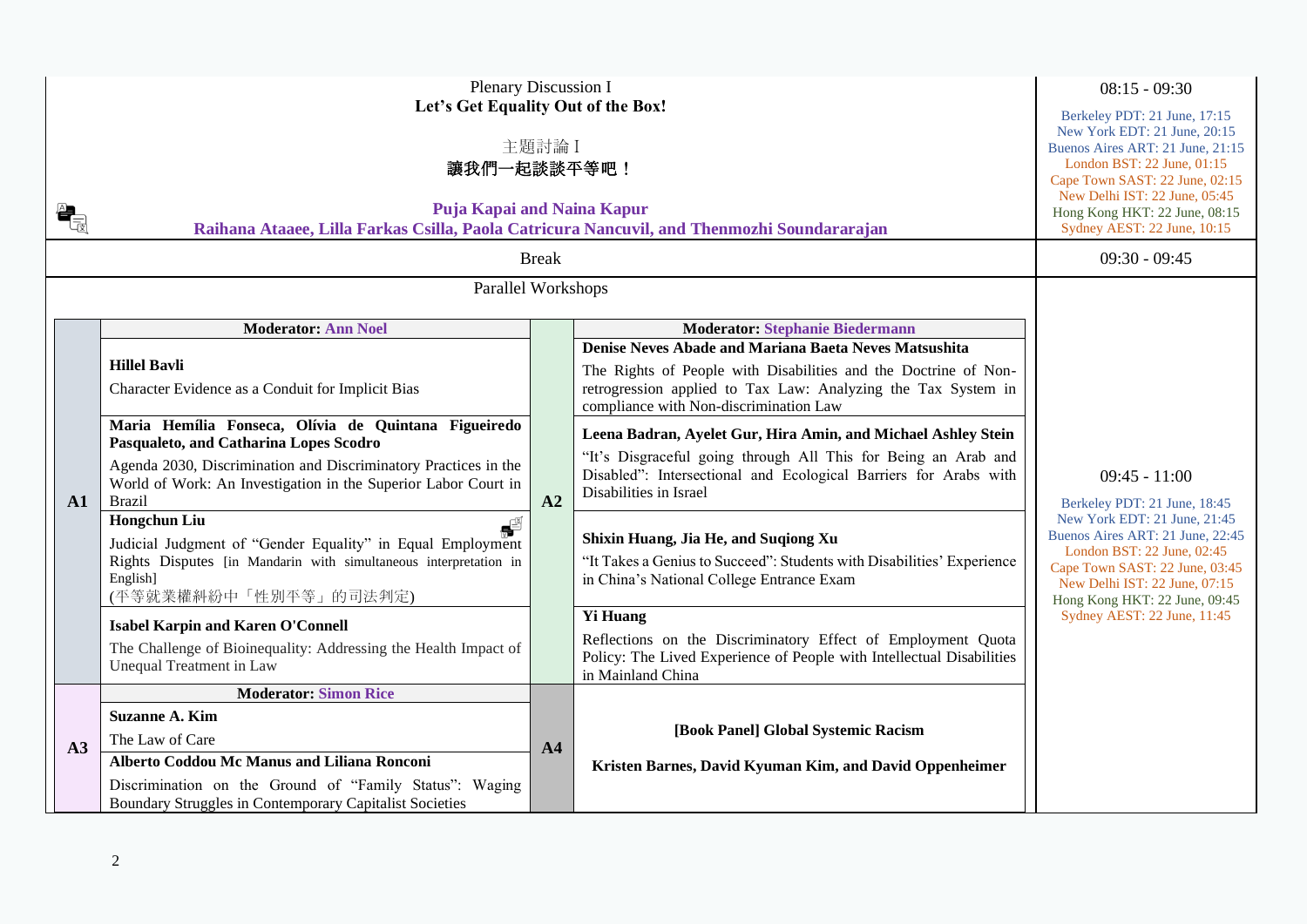| Virginia Marturet, María Josefina Beaumarie, Sofia Matilde<br>Inverga, Valentina Ailin Messina, Agustin Pérez Aledda, and<br><b>Karen Denise Urrutia</b><br>Women and Covid-19 in Argentina: Violence, Motherhood, Caring<br>and Participation at Work<br>Huina Xiao and Chi Hin Peter Chan<br>"A Married Out Daughter Is Like Spilt Water": Rural Women's<br>Legal Mobilization of Land Rights Equality in China |                                                                                                                                                                                                                                                                                      |
|-------------------------------------------------------------------------------------------------------------------------------------------------------------------------------------------------------------------------------------------------------------------------------------------------------------------------------------------------------------------------------------------------------------------|--------------------------------------------------------------------------------------------------------------------------------------------------------------------------------------------------------------------------------------------------------------------------------------|
| Bring Your Own Drink Reception                                                                                                                                                                                                                                                                                                                                                                                    | $11:00 - 11:05$                                                                                                                                                                                                                                                                      |
| Virtual Cultural Event by M+                                                                                                                                                                                                                                                                                                                                                                                      | $11:05 - 12:05$                                                                                                                                                                                                                                                                      |
| <b>Doryun Chong</b><br>Deputy Director, Curatorial, and Chief Curator<br>Having opened on 12 November 2021, $M+$ is one of the largest museums of modern and contemporary<br>visual culture in the world situated in the West Kowloon Cultural District of Hong Kong. It exhibits twentieth<br>and twenty-first century visual culture encompassing visual art, design and architecture, and moving image.        | Berkeley PDT: 21 June, 20:05<br>New York EDT: 21 June, 23:05<br>Buenos Aires ART: 22 June, 00:05<br>London BST: 22 June, 04:05<br>Cape Town SAST: 22 June, 05:05<br>New Delhi IST: 22 June, 08:35<br>Hong Kong HKT: 22 June, 11:05<br>Sydney AEST: 22 June, 13:05                    |
| <b>Break</b>                                                                                                                                                                                                                                                                                                                                                                                                      | $12:05 - 12:15$                                                                                                                                                                                                                                                                      |
| Keynote<br><b>New Directions for Equality in a Post Covid World</b><br>主題演講<br>後新冠世界的平等新方向<br><b>Jayna Kothari</b><br>Founder-Director, Centre for Law and Policy Research<br>Bangalore, India<br>(Chaired by Panos Kapotas)                                                                                                                                                                                      | $12:15 - 13:15$<br>Berkeley PDT: 21 June, 21:15<br>New York EDT: 22 June, 00:15<br>Buenos Aires ART: 22 June, 01:15<br>London BST: 22 June, 05:15<br>Cape Town SAST: 22 June, 06:15<br>New Delhi IST: 22 June, 09:45<br>Hong Kong HKT: 22 June, 12:15<br>Sydney AEST: 22 June, 14:15 |
| <b>Break</b>                                                                                                                                                                                                                                                                                                                                                                                                      | $13:15 - 13:30$                                                                                                                                                                                                                                                                      |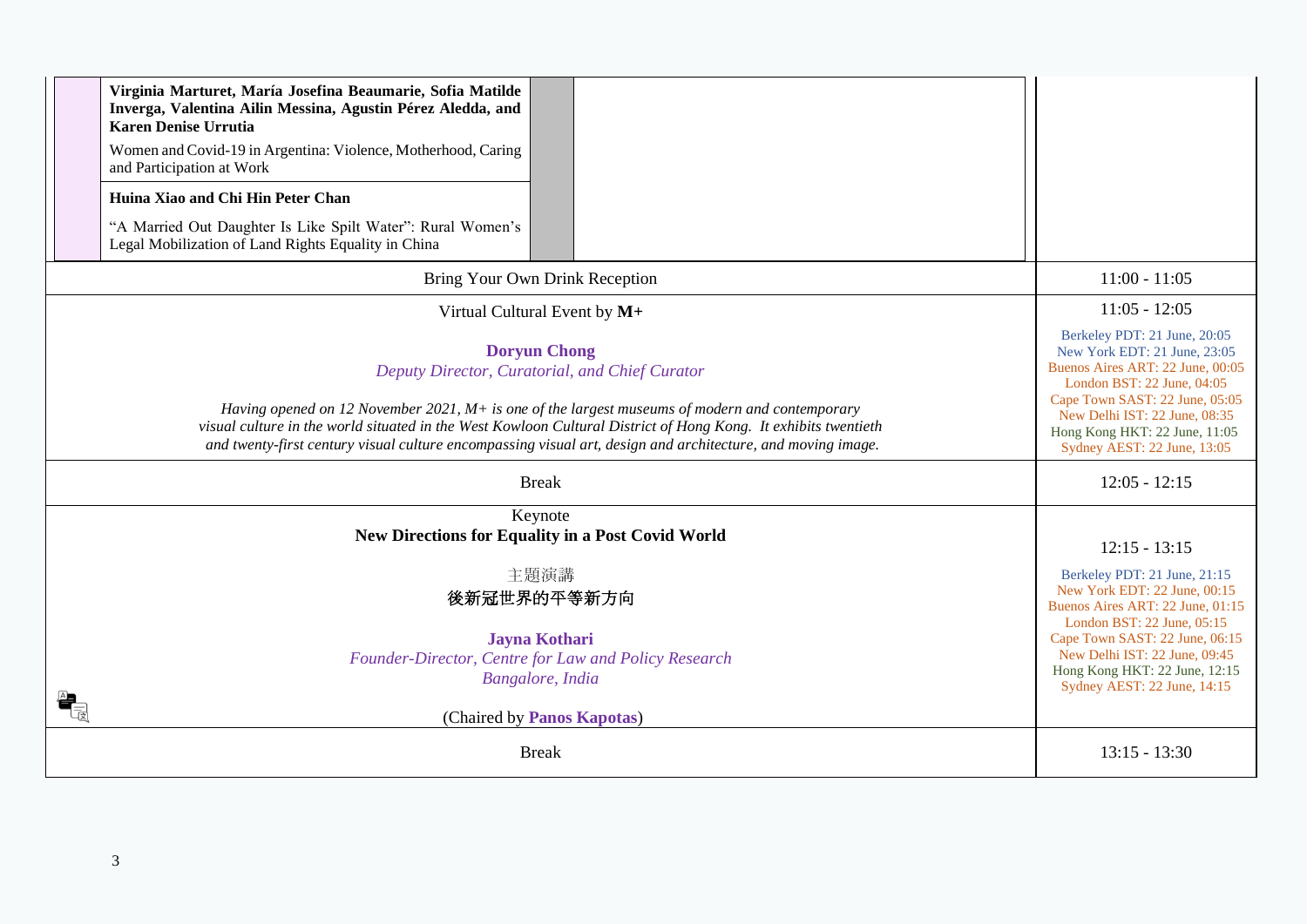|                | Parallel Workshops                                                                                                                                                     |                |                                                                                                                                                                                                              |                                                                                                                                                   |
|----------------|------------------------------------------------------------------------------------------------------------------------------------------------------------------------|----------------|--------------------------------------------------------------------------------------------------------------------------------------------------------------------------------------------------------------|---------------------------------------------------------------------------------------------------------------------------------------------------|
|                | <b>Moderator: Denise Oldham</b>                                                                                                                                        |                | <b>Moderator: Azan Marwah</b>                                                                                                                                                                                |                                                                                                                                                   |
| B1             | Jiahui Duan<br>Sexual Harassment in China                                                                                                                              |                | <b>Alysia Blackham and Anne Hewitt</b><br>"Pragmatism or Oversight": The Arbitrary Exclusion of Equality<br>Protections for Non-standard Workers?                                                            |                                                                                                                                                   |
|                | <b>Beth Gaze</b><br>Gender Equality, Positive Duties and the Challenge of Compliance                                                                                   | B <sub>2</sub> | Chi Hsun Cho<br>A Study on the Women Night Work Regulations: A Perspective of<br>Sociology of Law                                                                                                            |                                                                                                                                                   |
|                | <b>Peter Reading</b><br>Landmark Laws: Addressing Sexual Harassment and Violence in<br>Hong Kong                                                                       |                | Darcy Davison-Roberts, Luke Tang, and Jaime Wong<br>Employment Contracts with Short Duration or Working Hours: How<br>Hong Kong's 4-18 Rule Affects Grassroots Working Women and the<br>Prospects for Reform | $13:30 - 14:45$<br>Berkeley PDT: 21 June, 22:30<br>New York EDT: 22 June, 01:30<br>Buenos Aires ART: 22 June, 02:30<br>London BST: 22 June, 06:30 |
|                | <b>Belinda Smith</b><br>Challenging Masculinity – Rights and Regulation                                                                                                |                | <b>Yiduo Qi</b><br>Struggle and Balance between Telework and Care Work: An<br><b>Employment Law Perspective</b>                                                                                              |                                                                                                                                                   |
|                | <b>Moderator: Yukyong Choe</b>                                                                                                                                         |                | <b>Moderator: Simon Ng</b>                                                                                                                                                                                   | Cape Town SAST: 22 June, 07:30<br>New Delhi IST: 22 June, 11:00                                                                                   |
| B <sub>3</sub> | <b>Sarah Knoops</b><br>The Impact of the Ban on Age-related Discrimination on<br>Occupational Pensions for Employees in the EU                                         |                | Wei-hua Hao<br>6 Square Meters: Tackling the Post-Pandemic Regulation of Migrant<br>Workers' Overcrowded Living Space Discrimination on Occupational<br>Pensions for Employees in the EU                     | Hong Kong HKT: 22 June, 13:30<br>Sydney AEST: 22 June, 15:30                                                                                      |
|                | <b>Arpita Sarkar</b><br>Making a case for Affirmative Action based on the Biased<br><b>Implementation of Laws</b>                                                      | <b>B4</b>      | <b>Bashar Malkawi</b><br>Applying Discrimination Laws in the COVID-19 Era                                                                                                                                    |                                                                                                                                                   |
|                | <b>Srishti Singh</b><br>Where does the International and Indian Law Stand on Gender Pay<br>Gap in Indian Garment Industry and Where Do We Go From Here?<br>An Analysis |                | <b>Alyssa Janel Orate</b><br>Women, LGBTQ+ and Incarceration: A Look into Human Rights<br><b>Issues Involving PDLs</b>                                                                                       |                                                                                                                                                   |
|                | <b>Alice Taylor</b><br>Religious Schools and the Right to Discriminate                                                                                                 |                |                                                                                                                                                                                                              |                                                                                                                                                   |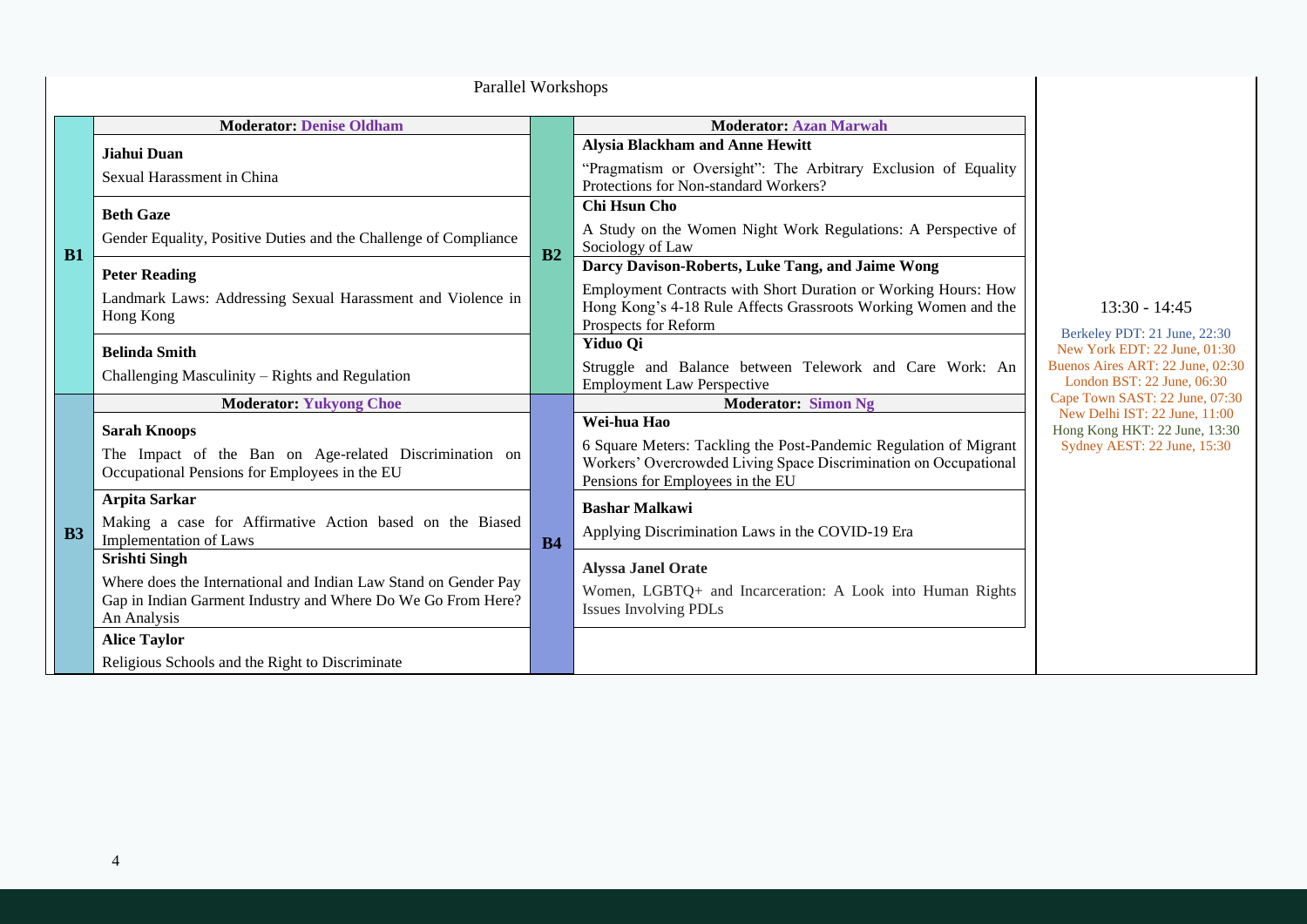## **Day 2: 23 June 2022 (15:00 - 22:15 HKT)**

Berkeley PDT: 23 June, 00:00 – 07:15 New York EDT: 23 June, 03:00-10:15 Buenos Aires ART: 23 June, 04:00-11:15 London BST: 23 June, 08:00-15:15 Cape Town SAST/ Stockholm CET: 23 June, 09:00-16:15 New Delhi IST: 23 June, 12:30-19:45 Hong Kong HKT: 23 June, 15:00-22:15 Sydney AEST: 23 June, 17:00-June 24, 00:15

|    | <b>Activity</b>                                                                                                                                                                                                                                                                                                                               | <b>Time</b>                                                                                                                     |                                                                                                                                                                                                                                                       |                                                                                                                                                               |
|----|-----------------------------------------------------------------------------------------------------------------------------------------------------------------------------------------------------------------------------------------------------------------------------------------------------------------------------------------------|---------------------------------------------------------------------------------------------------------------------------------|-------------------------------------------------------------------------------------------------------------------------------------------------------------------------------------------------------------------------------------------------------|---------------------------------------------------------------------------------------------------------------------------------------------------------------|
|    | Keynote<br>Microverse, Mezzoverse, Macroverse: Protection against Discrimination in an Artificialized World?                                                                                                                                                                                                                                  | $15:00 - 16:00$                                                                                                                 |                                                                                                                                                                                                                                                       |                                                                                                                                                               |
|    | 主題演講<br>微觀宇宙、夾層宇宙、宏觀宇宙:人工智能國度裡的反歧視保障?                                                                                                                                                                                                                                                                                                         | Berkeley PDT: 23 June, 00:00<br>New York EDT: 23 June, 03:00<br>Buenos Aires ART: 23 June, 04:00<br>London BST: 23 June, 08:00  |                                                                                                                                                                                                                                                       |                                                                                                                                                               |
|    | <b>Vitit Muntarbhorn</b><br>Professor Emeritus at the Faculty of Law, Chulalongkorn University<br>Bangkok, Thailand<br>(Chaired by Sophie Robin-Olivier)                                                                                                                                                                                      | Cape Town SAST: 23 June, 09:00<br>New Delhi IST: 23 June, 12:30<br>Hong Kong HKT: 23 June, 15:00<br>Sydney AEST: 23 June, 17:00 |                                                                                                                                                                                                                                                       |                                                                                                                                                               |
|    | <b>Break</b>                                                                                                                                                                                                                                                                                                                                  | $16:00 - 16:15$                                                                                                                 |                                                                                                                                                                                                                                                       |                                                                                                                                                               |
|    | Parallel Workshops                                                                                                                                                                                                                                                                                                                            |                                                                                                                                 |                                                                                                                                                                                                                                                       |                                                                                                                                                               |
|    | <b>Moderator: Lucy-Ann Buckley</b>                                                                                                                                                                                                                                                                                                            |                                                                                                                                 | <b>Moderator: Lucia Parlato</b>                                                                                                                                                                                                                       |                                                                                                                                                               |
|    | <b>Barbara Giovanna Bello</b><br>EU Diversity Charters v. EU Anti-discrimination Law: Two<br>Types of Persuasiveness in Promoting Equal Opportunities in<br>the Workplace                                                                                                                                                                     |                                                                                                                                 | <b>Rosalind Dixon</b><br>Fair Market Constitutionalism: From Neo-liberal to Democratic Liberal<br>Economic Governance                                                                                                                                 | $16:15 - 17:30$<br>Berkeley PDT: 23 June, 01:15<br>New York EDT: 23 June, 04:15<br>Buenos Aires ART: 23 June, 05:15                                           |
| C1 | <b>Angelo Capuano</b><br>Post-Pandemic Workplace Design and the Plight of Employees with<br>Invisible Disabilities: Is Australian Labour Law and Anti-<br>Discrimination Legislation Equipped to Address New and<br>Emerging Workplace Inequalities?<br><b>Yun Hao Hsin</b><br>Corporate Culture and Employment Discrimination - A Comparison | C2                                                                                                                              | <b>Justin Jaftha</b><br>Litigation and Advocacy Strategies for Poverty to be Recognised or<br>Included as a Ground of Discrimination in South African Equality Law<br><b>Karen Kong</b><br>Employment Protection and Unemployment Assistance for Low- | London BST: 23 June, 09:15<br>Cape Town SAST: 23 June, 10:15<br>New Delhi IST: 23 June, 13:45<br>Hong Kong HKT: 23 June, 16:15<br>Sydney AEST: 23 June, 18:15 |
|    | between the U.S and Taiwan                                                                                                                                                                                                                                                                                                                    |                                                                                                                                 | income Workers in Hong Kong during Covid-19                                                                                                                                                                                                           |                                                                                                                                                               |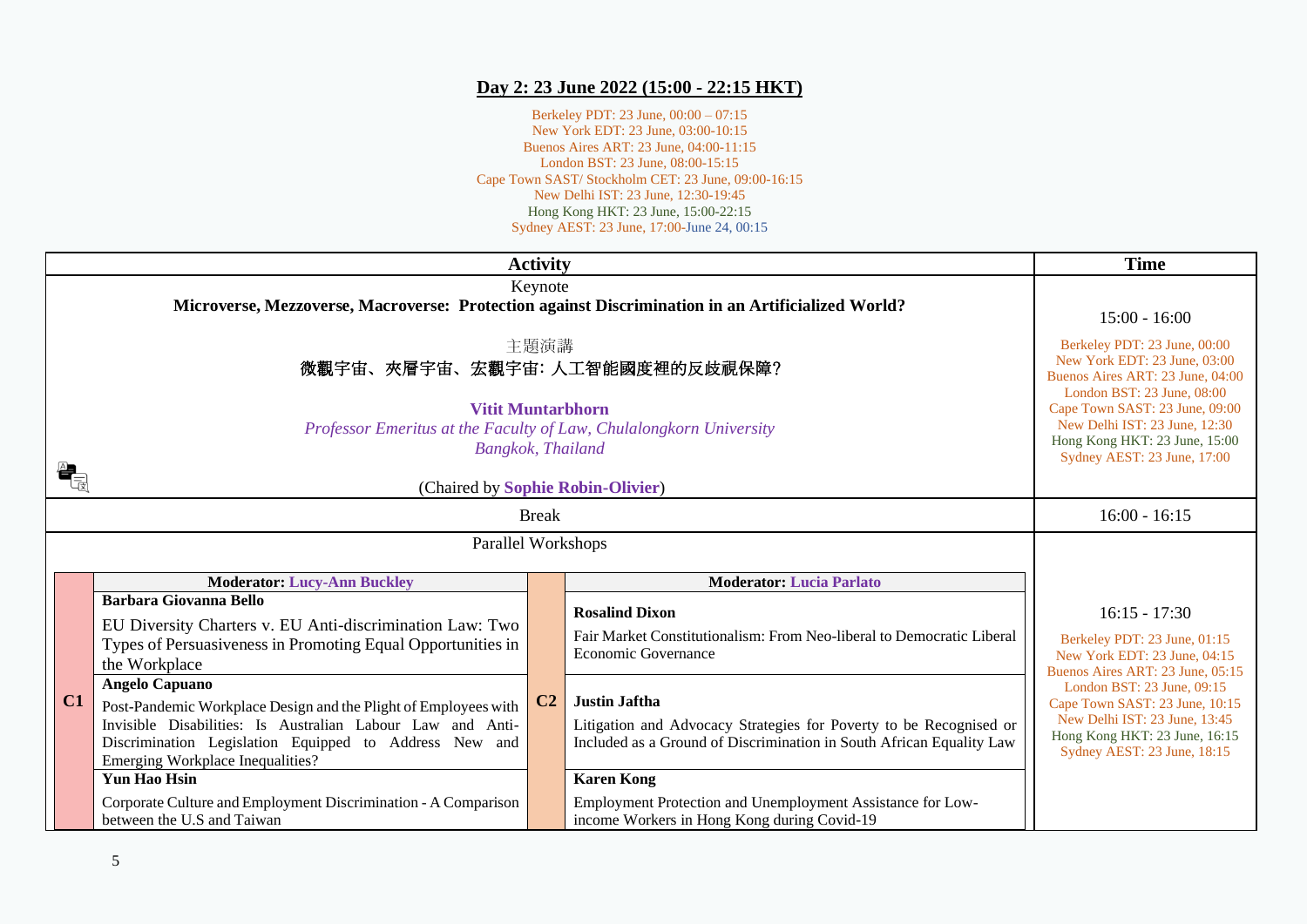|                      | Yi Jin, Jin-ze Xu, and Si-jie Huang                                                                            | Kay McArdle, Vivian Cheung                                                                 |                                                                |
|----------------------|----------------------------------------------------------------------------------------------------------------|--------------------------------------------------------------------------------------------|----------------------------------------------------------------|
|                      | Discussion on the Way to the Protection of the Rights of the People<br>with Disabilities under the COVID-19    | Understanding the Access to Justice Poverty Gap in Hong Kong<br>S.A.R.                     |                                                                |
|                      | <b>Moderator: Linda Senden</b>                                                                                 |                                                                                            |                                                                |
|                      | <b>Cathi Albertyn</b>                                                                                          |                                                                                            |                                                                |
|                      | Transformative Substantive Equality: Connecting Reproductive<br>and Climate Justice                            |                                                                                            |                                                                |
|                      | <b>Beth Goldblatt and Cristy Clark</b>                                                                         |                                                                                            |                                                                |
|                      | Climate Change Adaptation and Discrimination Law                                                               |                                                                                            |                                                                |
| C <sub>3</sub>       | <b>Carole Petersen</b>                                                                                         |                                                                                            |                                                                |
|                      | Women's Right to Equality and Reproductive Autonomy: The<br>Impact of COVID-19 on Telemedicine Abortion        |                                                                                            |                                                                |
|                      | <b>Sophie Robin-Olivier</b>                                                                                    |                                                                                            |                                                                |
|                      | Taking Social Justice into account in Climate Change Policies: A<br>New Direction for Anti-discrimination Law? |                                                                                            |                                                                |
|                      |                                                                                                                | Meal Break & Exercise                                                                      | $17:30 - 18:15$                                                |
|                      |                                                                                                                | Plenary Discussion II                                                                      | $18:15 - 19:30$                                                |
|                      |                                                                                                                | [Book Talk] Exponential Inequalities: Equality Law in Times of Crisis                      | Berkeley PDT: 23 June, 03:15                                   |
|                      |                                                                                                                |                                                                                            | New York EDT: 23 June, 06:15                                   |
|                      |                                                                                                                | 主題討論 II<br>[書談]急遽上升的不平等:危機時代的平等法                                                           | Buenos Aires ART: 23 June, 07:15<br>London BST: 23 June, 11:15 |
|                      |                                                                                                                |                                                                                            | Cape Town SAST: 23 June, 12:15                                 |
|                      |                                                                                                                | <b>Shreya Atrey and Sandra Fredman (eds)</b>                                               | New Delhi IST: 23 June, 15:45<br>Hong Kong HKT: 23 June, 18:15 |
| $\frac{A}{\sqrt{2}}$ |                                                                                                                | Kelley Loper, Colm O'Cinneide, Jessica Clarke, Beth Gaze, Alysia Blackham, and Jule Mulder | Sydney AEST: 23 June, 20:15                                    |
|                      |                                                                                                                | <b>Break</b>                                                                               | $19:30 - 19:45$                                                |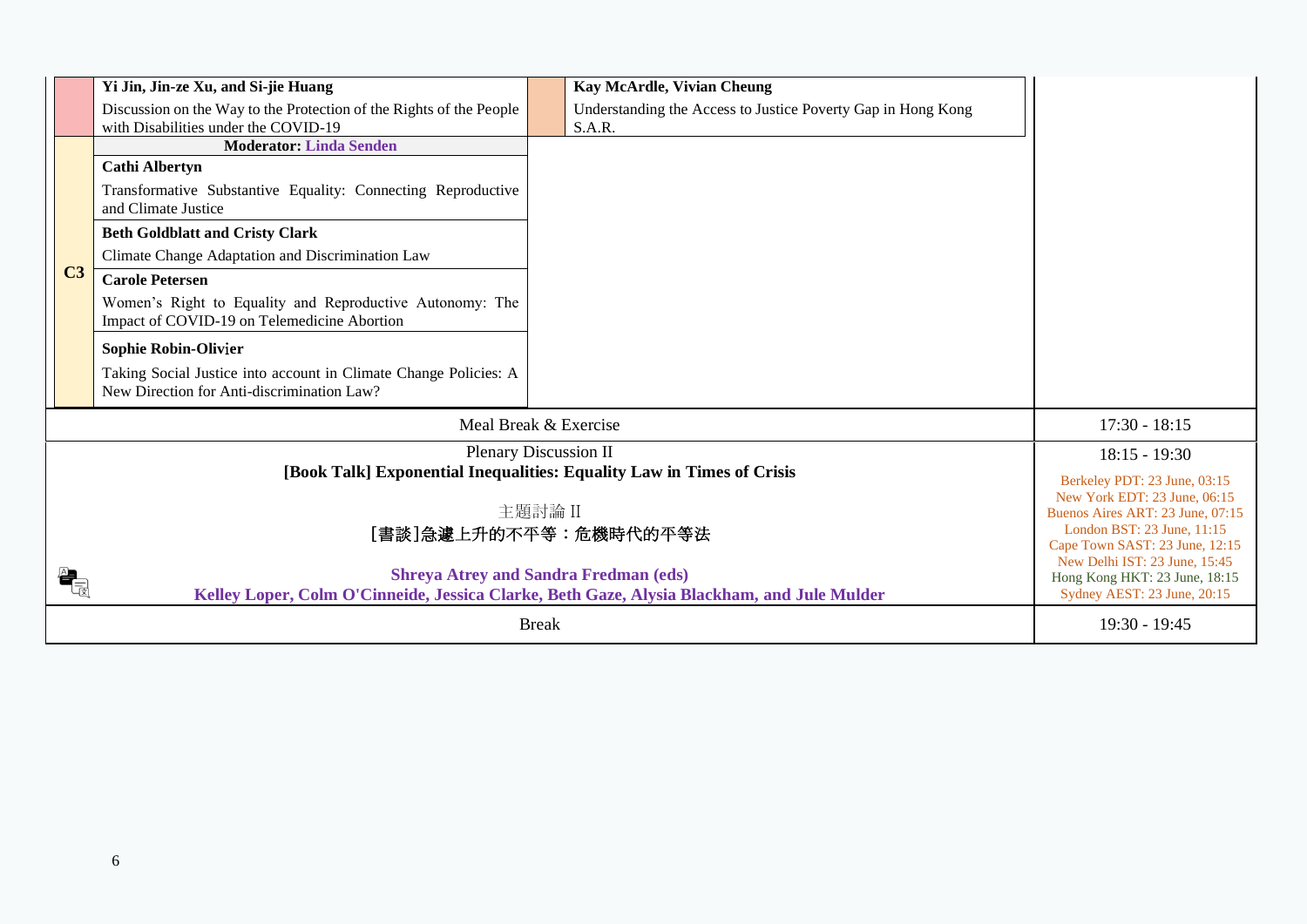| Parallel Workshops |                                                                                                                                                                                                                                                                                 |                |                                                                                                                                                                                    |                                                                                                                                                                                     |
|--------------------|---------------------------------------------------------------------------------------------------------------------------------------------------------------------------------------------------------------------------------------------------------------------------------|----------------|------------------------------------------------------------------------------------------------------------------------------------------------------------------------------------|-------------------------------------------------------------------------------------------------------------------------------------------------------------------------------------|
|                    | <b>Moderator: Marco Wan</b>                                                                                                                                                                                                                                                     |                | <b>Moderator: Daisy Cheung</b>                                                                                                                                                     |                                                                                                                                                                                     |
|                    | Amy Barrow, Therese MacDermott, and Yiu-tung Suen<br>Can Soft Law Instruments Incentivize the Implementation of<br>Workplace Equality Obligations? Examining Hong Kong's Code of<br>Practice against Discrimination in Employment on the Ground of<br><b>Sexual Orientation</b> |                | <b>Lucy-Ann Buckley</b><br>Disability Harassment at Work and the Search for Effective Legal<br><b>Solutions</b>                                                                    |                                                                                                                                                                                     |
| D <sub>1</sub>     | <b>Long Ren</b><br>"Creating" Legitimacy in Grassroots LGBT Organizations: The case<br>of PFLAG China                                                                                                                                                                           | D2             | <b>James Chan</b><br>Justice for Persons with Disabilities:<br>Equal Access to<br>Accommodations for Persons with Deafness and Hearing Loss in<br>Judicial Processes of Hong Kong  |                                                                                                                                                                                     |
|                    | Lorena P. A. Sosa and Mina Burnside<br>Who's Afraid of Gender (Diversity)? Gender-backsliding Tactics in<br><b>Monitoring Procedures</b>                                                                                                                                        |                | Zijin Li<br>Tackling Discrimination Based on Health Status in China: Law and<br>Practice                                                                                           | $19:45 - 21:00$<br>Berkeley PDT: 23 June, 04:45<br>New York EDT: 23 June, 07:45<br>Buenos Aires ART: 23 June, 08:45<br>London BST: 23 June, 12:45<br>Cape Town SAST: 23 June, 13:45 |
|                    | <b>Ryan Thoreson</b><br>Queering State Interests: Engaging Rights-Based Opposition to<br><b>Sexual Rights</b>                                                                                                                                                                   |                |                                                                                                                                                                                    |                                                                                                                                                                                     |
|                    | <b>Moderator: Isabelle Rorive</b>                                                                                                                                                                                                                                               |                | <b>Moderator: Katarina Fast</b>                                                                                                                                                    | New Delhi IST: 23 June, 17:15                                                                                                                                                       |
|                    | <b>Geraldine Van Bueren QC</b><br>Taking Class Discrimination Seriously in a Pandemic and Post-<br>Pandemic World                                                                                                                                                               |                | Jean A. Berlie<br>BRI and Covid-19 Epidemic, Economy and Political Aspects                                                                                                         | Hong Kong HKU: 23 June, 19:45<br>Sydney AEST: 23 June, 21:45                                                                                                                        |
|                    | Surabhi Chopra                                                                                                                                                                                                                                                                  |                | Nadiyah J. Humber                                                                                                                                                                  |                                                                                                                                                                                     |
|                    | Religious Majoritarianism, Anti-majoritarian Activism,<br>and<br>Intersectional Vulnerability in India                                                                                                                                                                          |                | A Home for Digital Equity: Algorithmic Bias in PropTech/FinTech<br>and the Disparate Impact Rule                                                                                   |                                                                                                                                                                                     |
| $\mathbf{D}3$      | <b>Biljana Kotevska</b><br>Making the case for Class Discrimination: Learning from the Past and<br>Present of Addressing Class Discrimination in Civil Law, Post-<br>socialist, Countries - The Case of North Macedonia                                                         | D <sub>4</sub> | <b>Tanya Krupiy and Jaqueline McLeod Rogers</b><br>Mapping Artificial Intelligence and Human Intersections: Why We<br>Need New Perspectives on Harm and Governance in Human Rights |                                                                                                                                                                                     |
|                    | Julia Motte-Baumvol, Tarin Cristino Frota Mont'Alverne, and<br><b>Gabriel Guimarães Braga</b><br>Extending Social Protection for Migrants under the European Union's                                                                                                            |                | Yaroslava Kuchina<br>Digital Equality and the Issues on Legal Regulation of Digitalization<br>Process                                                                              |                                                                                                                                                                                     |
|                    | Temporary Protection Directive: Lessons from the War in Ukraine                                                                                                                                                                                                                 |                |                                                                                                                                                                                    |                                                                                                                                                                                     |
|                    | <b>Break</b>                                                                                                                                                                                                                                                                    |                |                                                                                                                                                                                    | $21:00 - 21:15$                                                                                                                                                                     |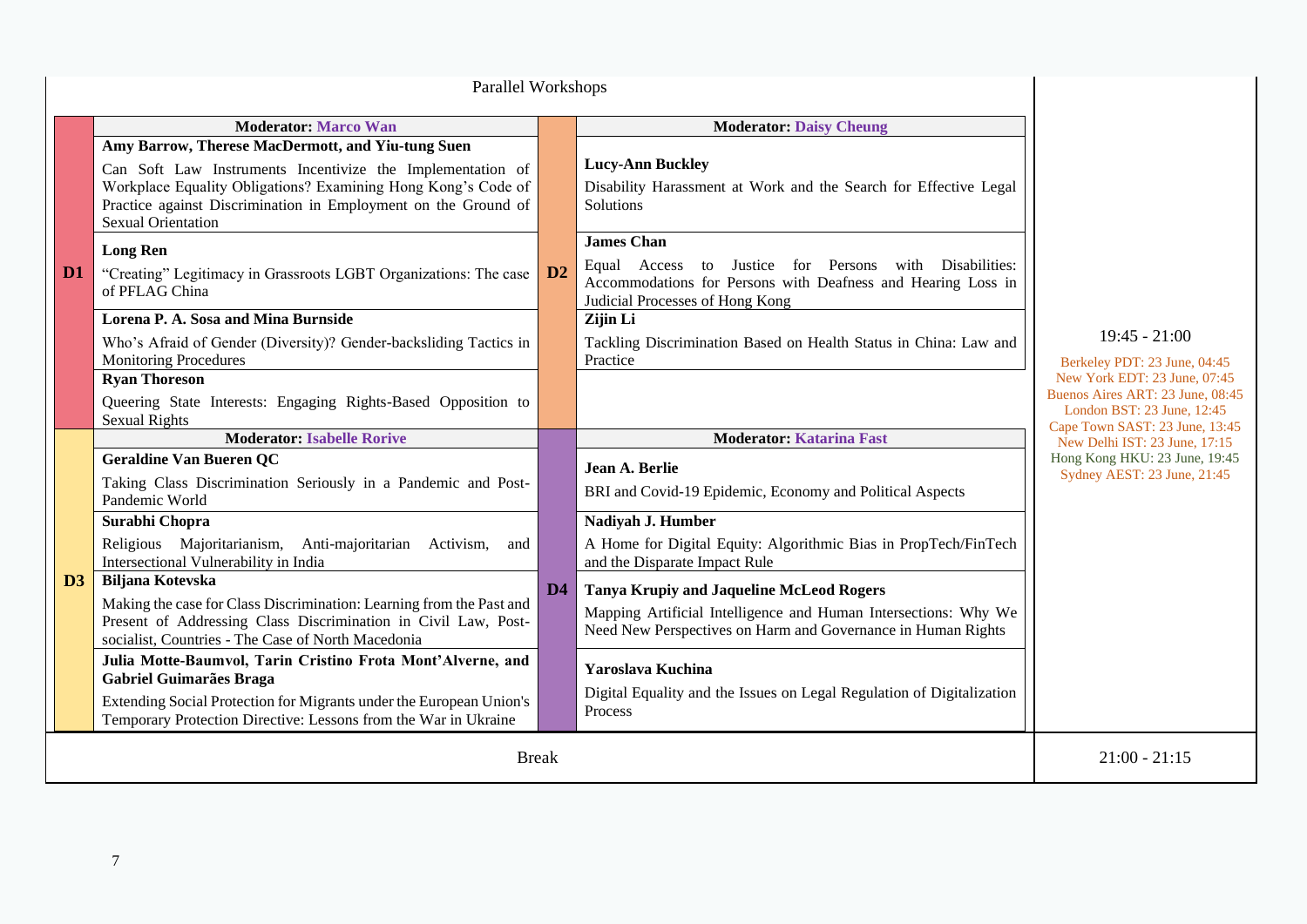| <b>Plenary Discussion III</b><br><b>Judicial Perspectives on Transforming Equality</b>       |                                                                                                                                   |
|----------------------------------------------------------------------------------------------|-----------------------------------------------------------------------------------------------------------------------------------|
| 主題討論 III<br>司法視角下平等的轉化                                                                       | $21:15 - 22:15$<br>Berkeley PDT: 23 June, 06:15<br>New York EDT: 23 June, 09:15                                                   |
| <b>Geoffrey Ma</b><br>Former Chief Justice of the Hong Kong Court of Final Appeal            | Buenos Aires ART: 23 June, 10:15<br>London BST: 23 June, 14:15<br>Cape Town SAST: 23 June, 15:15<br>New Delhi IST: 23 June, 18:45 |
| <b>Beverley McLachlin</b><br>Former Chief Justice of the Supreme Court of Canada             | Hong Kong HKT: 23 June, 21:15<br>Sydney AEST: 23 June, 23:15                                                                      |
| $\begin{array}{c} \mathbb{A} \ \hline \ \mathbb{B} \end{array}$<br>(Chaired by Kelley Loper) |                                                                                                                                   |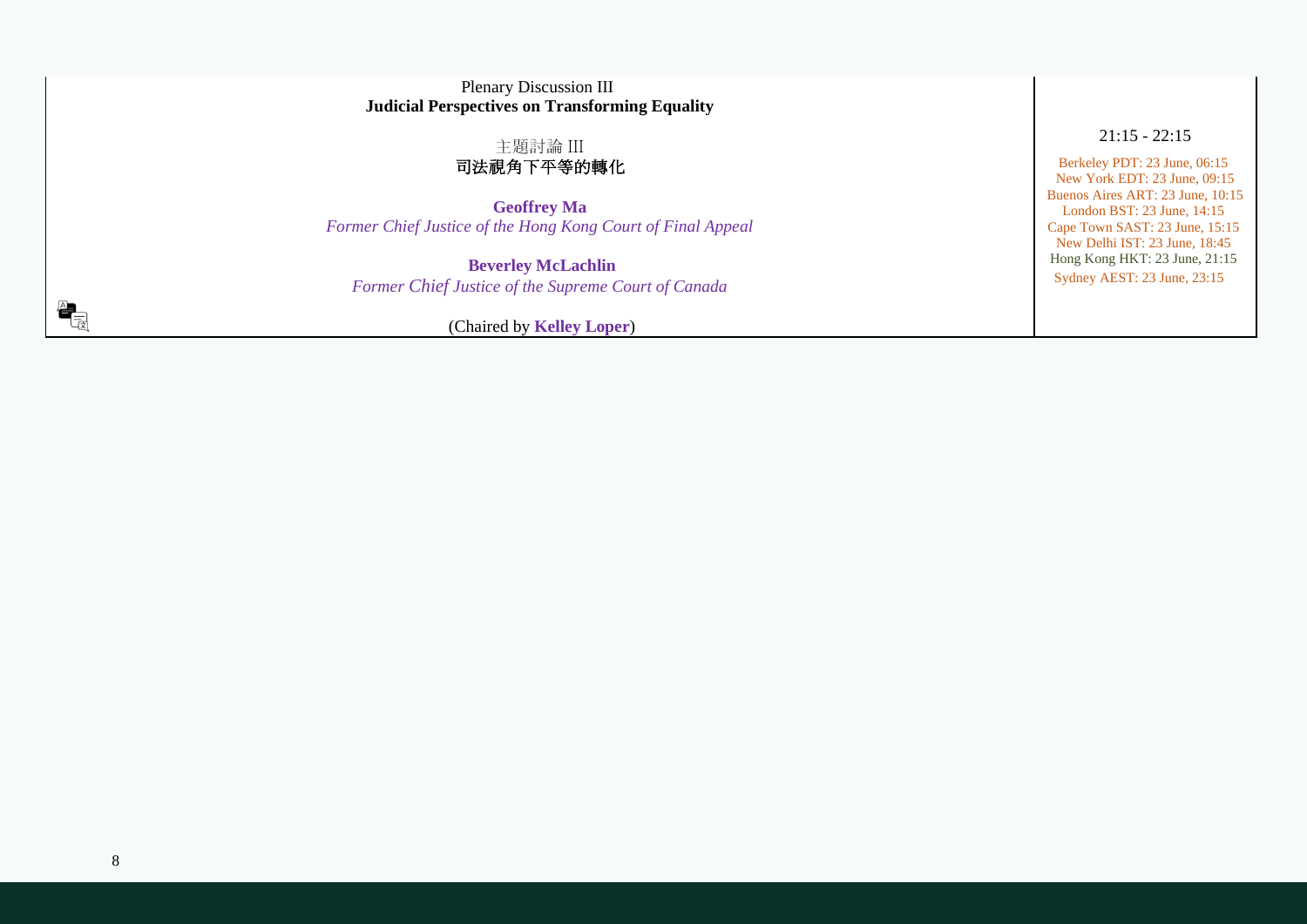#### **Day 3: 24 June 2022 (16:00 - 22:30 HKT)**

Berkeley PDT: 24 June, 01:00-07:30 New York EDT: 24 June, 04:00-10:30 Buenos Aires ART: 24 June, 05:00-11:30 London BST: 24 June, 09:00-15:30 Cape Town SAST/ Stockholm CET: 24 June, 10:00-16:30 New Delhi IST: 24 June, 13:30-20:00 Hong Kong HKT: 24 June, 16:00-22:30 Sydney AEST: 24 June, 18:00-June 25, 00:30

|                                                              | <b>Activity</b>                                                                                                                                         | <b>Time</b>                                                                                                                     |                                                                                                                                                                                                                                     |                                                                                                                                                                    |
|--------------------------------------------------------------|---------------------------------------------------------------------------------------------------------------------------------------------------------|---------------------------------------------------------------------------------------------------------------------------------|-------------------------------------------------------------------------------------------------------------------------------------------------------------------------------------------------------------------------------------|--------------------------------------------------------------------------------------------------------------------------------------------------------------------|
|                                                              | Keynote<br>From Disabled Justice to Disability Justice: the Practice of China                                                                           | $16:00 - 17:00$                                                                                                                 |                                                                                                                                                                                                                                     |                                                                                                                                                                    |
|                                                              | 主題演講<br>從殘疾正義到殘障正義:中國的實踐                                                                                                                                | Berkeley PDT: 24 June, 01:00<br>New York EDT: 24 June, 04:00<br>Buenos Aires ART: 24 June, 05:00<br>London BST: 24 June, 09:00  |                                                                                                                                                                                                                                     |                                                                                                                                                                    |
|                                                              | <b>Zhang Wanhong</b><br>Professor of Jurisprudence, Wuhan University School of Law<br>Wuhan, China                                                      | Cape Town SAST: 24 June, 10:00<br>New Delhi IST: 24 June, 13:30<br>Hong Kong HKT: 24 June, 16:00<br>Sydney AEST: 24 June, 18:00 |                                                                                                                                                                                                                                     |                                                                                                                                                                    |
|                                                              | (Chaired by Carole Petersen)                                                                                                                            |                                                                                                                                 |                                                                                                                                                                                                                                     |                                                                                                                                                                    |
|                                                              | <b>Break</b>                                                                                                                                            | $17:00 - 17:15$                                                                                                                 |                                                                                                                                                                                                                                     |                                                                                                                                                                    |
|                                                              | Parallel Workshops                                                                                                                                      |                                                                                                                                 |                                                                                                                                                                                                                                     |                                                                                                                                                                    |
| <b>Moderator: Nina Persak</b><br><b>Moderator: Cora Chan</b> |                                                                                                                                                         |                                                                                                                                 |                                                                                                                                                                                                                                     |                                                                                                                                                                    |
|                                                              | <b>Rostam J. Neuwirth</b><br>Cognitive Equality: Rethinking the Right to Freedom of Thought in<br>Light of AI Systems that Deploy Subliminal Techniques |                                                                                                                                 | Asylai Akisheva<br>The Covert Pandemic: Domestic Violence against Women in Kyrgyzstan                                                                                                                                               | $17:15 - 18:30$<br>Berkeley PDT: 24 June, 02:15<br>New York EDT: 24 June, 05:15                                                                                    |
| E1                                                           | <b>Natalie Sheard</b><br>Discrimination by Algorithm: No Contestability Without Notice, an<br><b>Explanation and a Remedy</b>                           | E2                                                                                                                              | <b>Debbie Collier</b><br>ILO Convention 190 (Violence and Harassment Convention, 2019): A<br>Case Study on Implementation in South Africa and Observations on How<br>Not to Reinforce Structural Discrimination and Systemic Racism | Buenos Aires ART: 24 June, 06:15<br>London BST: 24 June, 10:15<br>Cape Town SAST: 24 June, 11:15<br>New Delhi IST: 24 June, 14:45<br>Hong Kong HKT: 24 June, 17:15 |
|                                                              | Kyriaki Topidi                                                                                                                                          |                                                                                                                                 | <b>Severyna Magill</b>                                                                                                                                                                                                              | Sydney AEST: 24 June, 19:15                                                                                                                                        |
|                                                              | Digital Hate in the Post-truth Era: European Comparative<br>Perspectives                                                                                |                                                                                                                                 | The 'epidemic within the pandemic': How Were Migrant Women<br>Experiencing Domestic Abuse in the UK Affected by Covid-19                                                                                                            |                                                                                                                                                                    |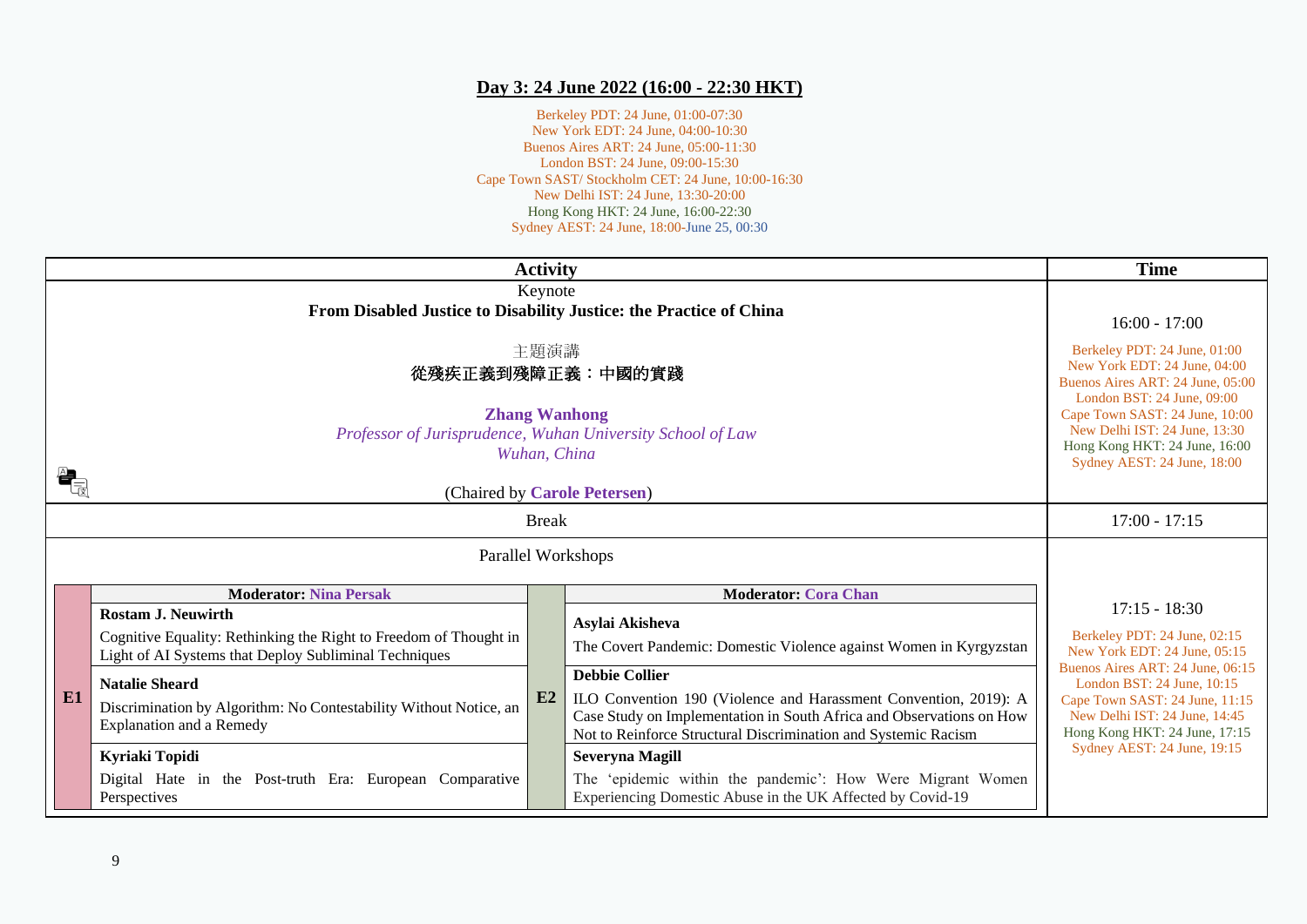|    |                                     |                                                                                                                             | <b>Feifei Shen</b><br>Prevention and Control of School-Related Gender-Based Violence in<br>China                                                                                                                                           |  |
|----|-------------------------------------|-----------------------------------------------------------------------------------------------------------------------------|--------------------------------------------------------------------------------------------------------------------------------------------------------------------------------------------------------------------------------------------|--|
|    | <b>Moderator: Costanza Hermanin</b> |                                                                                                                             | <b>Moderator: Barbara Havelková</b>                                                                                                                                                                                                        |  |
|    |                                     |                                                                                                                             | Sébastien De Rey, Michelle Schouteden, and Dominique De Meyst<br>Private Enforcement of Anti-Discrimination Legislation: Comparative<br>Perspectives on Evidence and Remedies<br>Julie Ringelheim, Olivier Struelens, and Jogchum Vrielink |  |
| E3 | <b>CANCELLED</b>                    | E <sub>4</sub>                                                                                                              | Tackling Discrimination Through Courts: An "Inter-Grounds"<br>Comparative Analysis of Belgian Case-Law<br><b>Marie Spinoy</b>                                                                                                              |  |
|    |                                     | It's the Thought that Counts? The Role of Discriminators' Intentions in<br>Anti-discrimination Law<br><b>Merel Vrancken</b> |                                                                                                                                                                                                                                            |  |
|    |                                     |                                                                                                                             | Structural Discrimination and Segregation in Education: Disadvantaging<br>the Already Disadvantaged                                                                                                                                        |  |
|    | Meal Break & Exercise               |                                                                                                                             |                                                                                                                                                                                                                                            |  |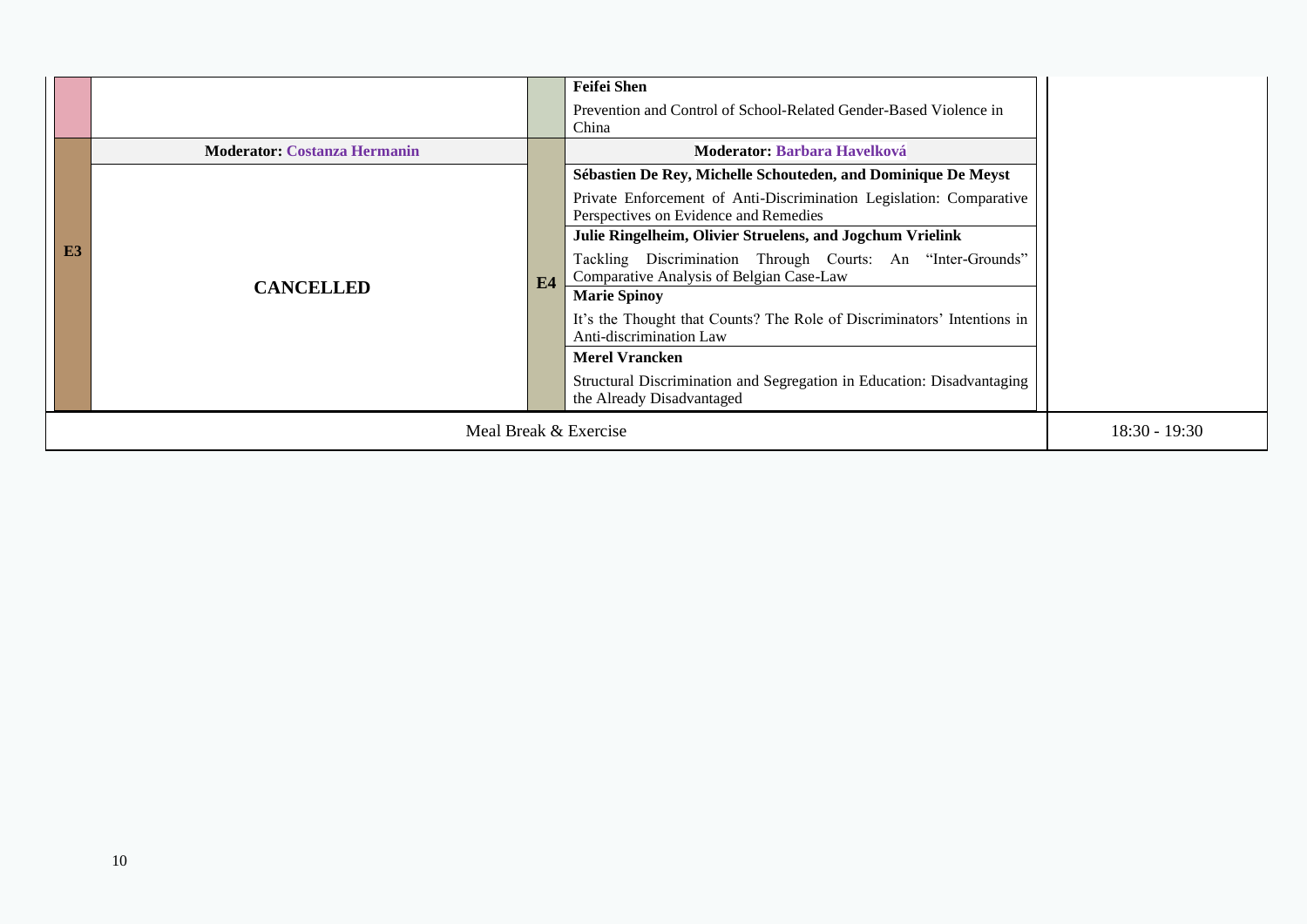|    | Parallel Workshops                                                                                                                                                                                                                                                                                                                                                                                                                                                  |    |                                                                                                                                                                                                                                                                                                                                                                                                                                                                                                                                                                                                           |                                                                                                                                                               |
|----|---------------------------------------------------------------------------------------------------------------------------------------------------------------------------------------------------------------------------------------------------------------------------------------------------------------------------------------------------------------------------------------------------------------------------------------------------------------------|----|-----------------------------------------------------------------------------------------------------------------------------------------------------------------------------------------------------------------------------------------------------------------------------------------------------------------------------------------------------------------------------------------------------------------------------------------------------------------------------------------------------------------------------------------------------------------------------------------------------------|---------------------------------------------------------------------------------------------------------------------------------------------------------------|
| F1 | Moderator: Puja Kapai<br>Clarissa Valadares Chaves, Claudia Tejeda Costa, and Paulo<br>Fernando Nogueira Cunha<br>Domestic Work in Brazil: A Reality Based on Gender and Race<br><b>Vinod Kumar</b><br>Caste as a Structural Discrimination and a Sub-legal Category of Race<br>under International Law<br><b>Marie Mercat-Bruns</b><br>Resistance to Critical Theories on Inequality: Critical Race Theory in<br>the United States and Intersectionality in France | F2 | <b>Moderator: Stephanie Bornstein</b><br><b>Hadeel Abu Hussein</b><br>Expanding the Power of Security Agencies as a Challenge for the<br>Democratic Norms during a Pandemic<br>Virginia Marturet and Josefina Rosso<br>To what extent did the mass media impact our society during the<br>Covid-19 Pandemic? What role did Justice play regarding the<br>protection of Human Rights in Argentina and South America's region?<br><b>Furaha Joy Sekai Saungweme</b><br>The Impact of Emergency Measures on Marginalised Communities<br><b>Lesley Wexler and Colleen Murphy</b><br>Wild Transitional Justice | $19:30 - 20:45$<br>Berkeley PDT: 24 June, 04:30<br>New York EDT: 24 June, 07:30<br>Buenos Aires ART: 24 June, 08:30                                           |
| F3 | <b>Moderator: Holning Lau</b><br><b>Anna Bruce</b><br>The Expansion of Diversity Justice in International Human Rights Law<br>through Standards of Equality and/or Standards of Non-discrimination:<br>Same Difference?<br><b>Ariel M. Decoster</b><br>Masculinity as Property<br><b>Colleen Sheppard</b><br>Litigating Structural Inequality: Micro, Meso, & Macro Dynamics                                                                                        | F4 | <b>Moderator: Marco Wan</b><br>$\mathbf{a}_{\! \equiv}$<br><b>Annie Chan</b><br>Tackling 'Upskirting' and Other Kinds of Image Based Sexual<br>Violence in Hong Kong<br>(應對「偷拍裙底」及其他影像性暴力的香港經驗)<br><b>Yuan Feng</b><br>Difference and Indifference: Understanding Domestic Violence under<br>COVID-19 from Three Perspectives<br>(從三個視角看新冠疫情和反家暴)<br><b>Pei-ling Wang</b><br>Taiwan's Efforts to End Violence Against Women and The Challenge<br>(台灣消除對婦女暴力的努力及挑戰)<br>[with simultaneous interpretation in English <>Mandarin]                                                                            | London BST: 24 June, 12:30<br>Cape Town SAST: 24 June, 13:30<br>New Delhi IST: 24 June, 17:00<br>Hong Kong HKT: 24 June, 19:30<br>Sydney AEST: 24 June, 21:30 |
|    | $20:45 - 21:00$                                                                                                                                                                                                                                                                                                                                                                                                                                                     |    |                                                                                                                                                                                                                                                                                                                                                                                                                                                                                                                                                                                                           |                                                                                                                                                               |